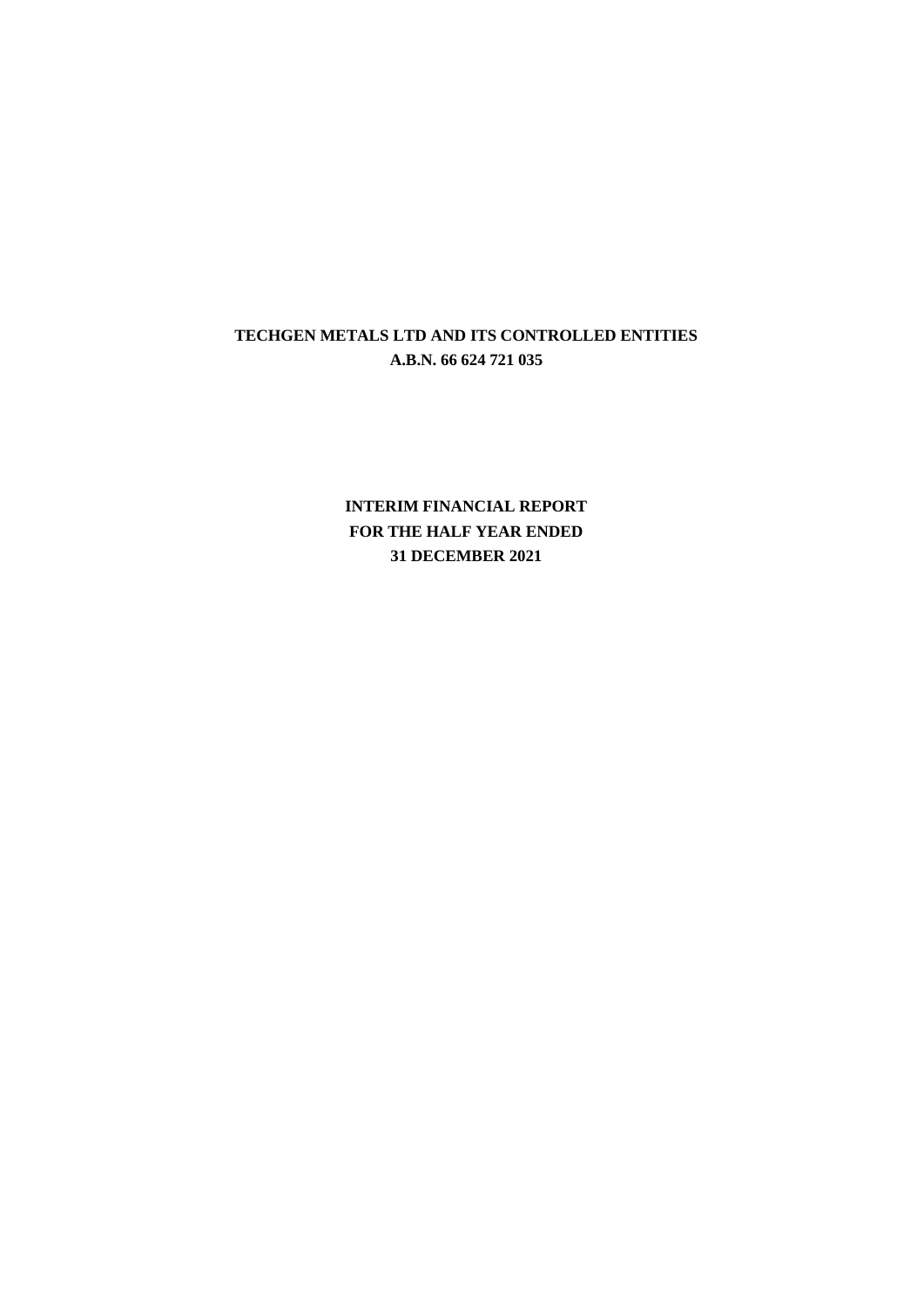## **CONTENTS**

| Directors' Report                                                       | 1  |
|-------------------------------------------------------------------------|----|
| Auditor's Independence Declaration                                      | 3  |
| Consolidated Statement of Profit or Loss and Other Comprehensive Income | 4  |
| <b>Consolidated Statement of Financial Position</b>                     | 5  |
| Consolidated Statement of Changes in Equity                             | 6  |
| <b>Consolidated Statement of Cash Flows</b>                             | 7  |
| Notes to the Interim Financial Statements                               | 8  |
| <b>Directors' Declaration</b>                                           | 12 |
| <b>Independent Auditor's Report</b>                                     | 13 |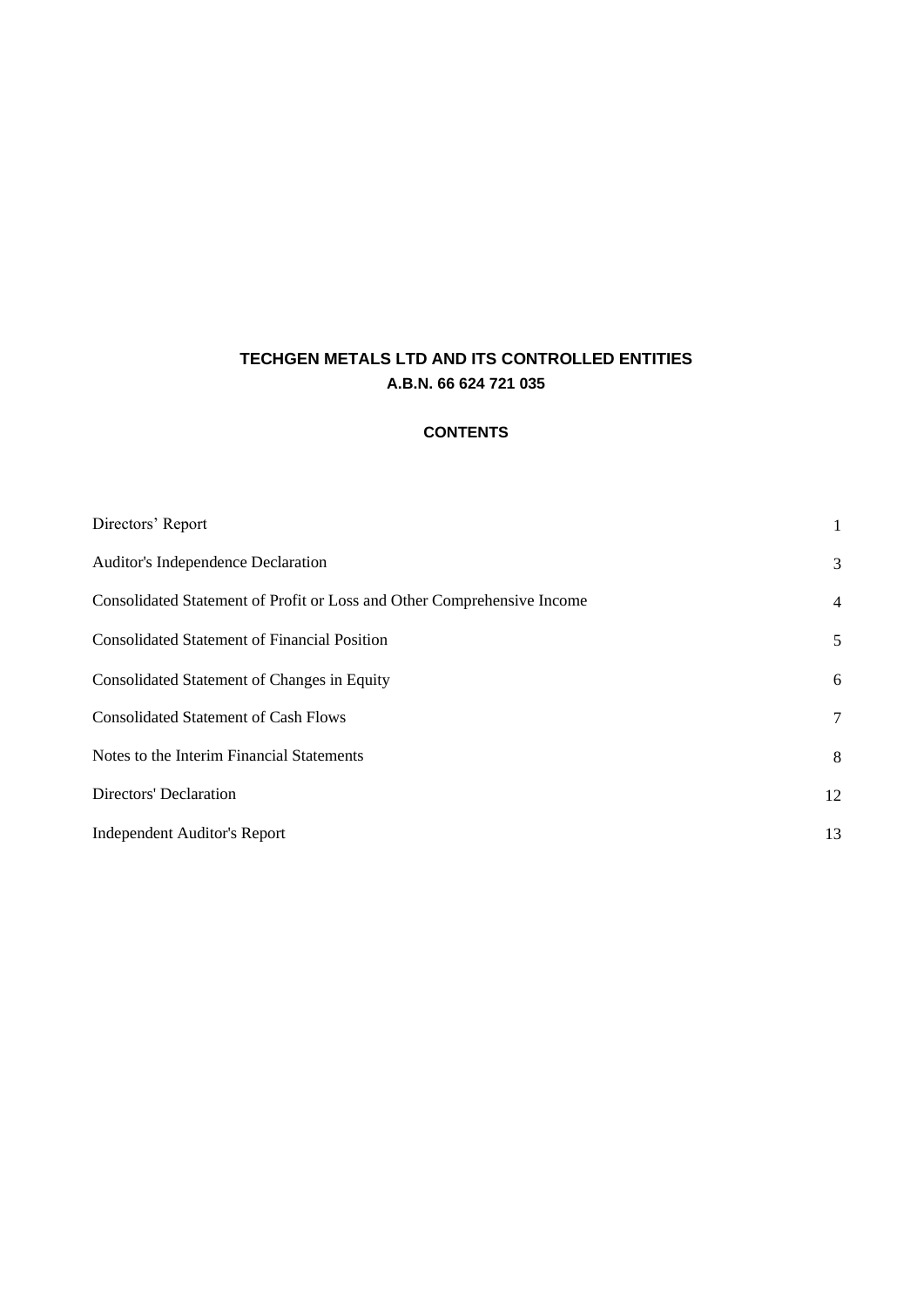# **TECHGEN METALS LTD AND ITS CONTROLLED ENTITIES A.B.N. 66 624 721 035 DIRECTORS' REPORT**

Your directors present their report on TechGen Metals Ltd ("the Company") and its controlled entities ("the Group"), for the half year ended 31 December 2021. The period of this interim financial report is for the period 1 July 2021 to 31 December 2021.

The names of the directors in office at any time during or since the end of the half year are:

Andrew Jones Ashley Hood Maja McGuire Rick (Sathiaseelan) Govender

The company secretary is Rick Govender.

The directors have been in office since the start of the half year to the date of this report unless otherwise stated.

### **Review of Operations and Principal Activities**

The Group incurred a loss of \$971,633 for the half year (2020: \$109,327) relating mainly to administration costs incurred during the half year as well as share option expenses incurred.

The principal activity of the Group during the financial period, continued to be the exploration and evaluation of mineral resources with \$911,741 (2020: \$12,889) in exploration costs capitalised during the period. There was no significant change in the Group's state of affairs.

### **Events Subsequent to Balance Date**

No matters or circumstances have arisen since the end of the half-financial year which significantly affected or may significantly affect the operations of the Group, the result of those operations, or the state of affairs of the Group in future financial periods.

### **Likely Developments**

There are no likely developments in the operations of the Group that were not finalised at the date of this report.

### **Environmental Issues**

The Group's operations are subject to environmental regulations in relation to its exploration activities. The Group is compliant with all aspects of these requirements. The Directors are not aware of any environmental law that is not being complied with.

### **Dividends and Share Options**

No dividends were paid during the period and no recommendation is made as to the dividends. Refer to Note 5 of the financial report for information in relation to share options.

### **Directors' and Auditor's Indemnification**

No indemnities have been given or insurance premiums paid, during or since the end of the financial period, for any person who is or has been an officer or auditor of the Company.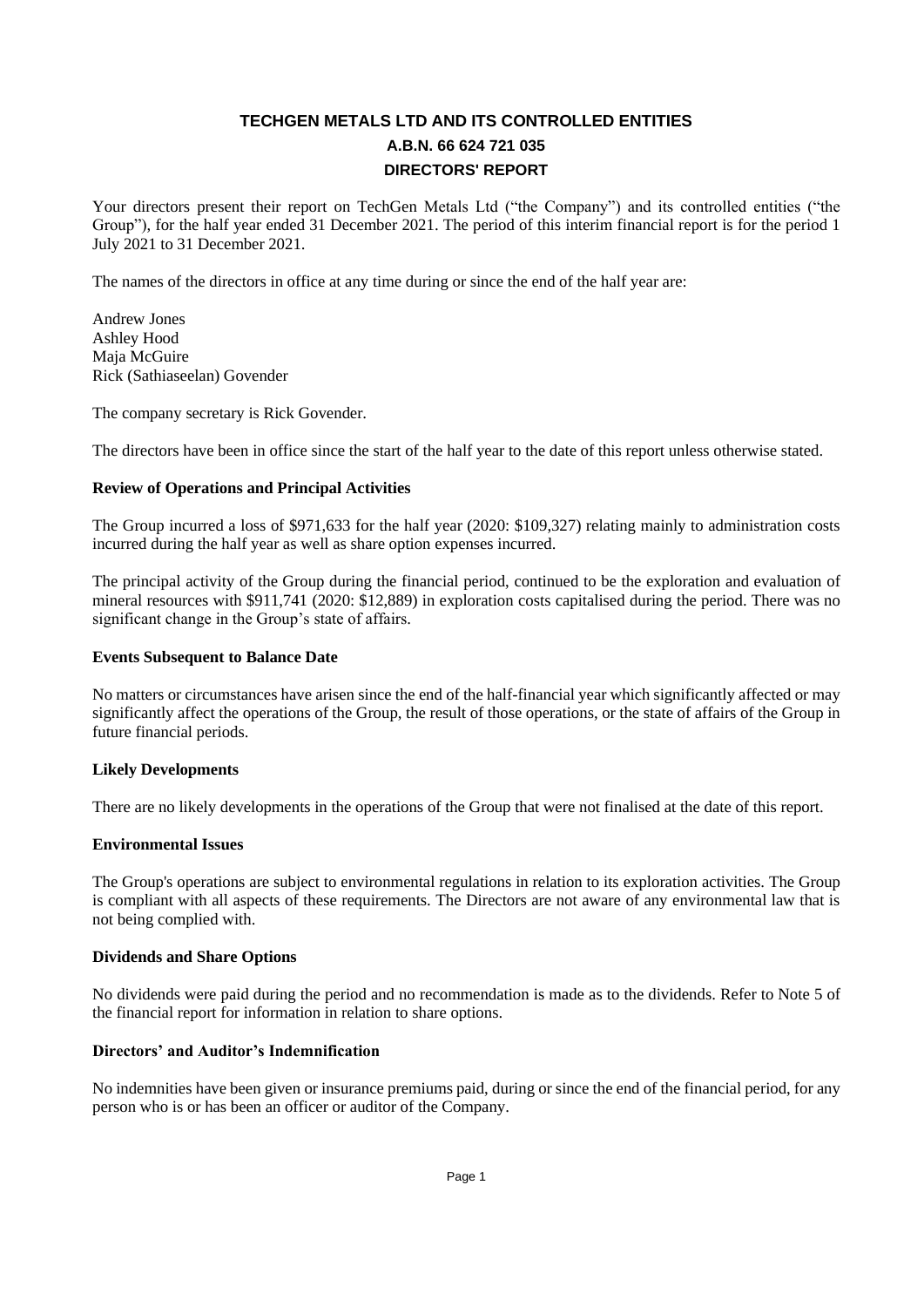# **TECHGEN METALS LTD AND ITS CONTROLLED ENTITIES A.B.N. 66 624 721 035 DIRECTORS' REPORT**

### **Auditor's Independence Declaration**

A copy of the auditor's independence declaration as required under section 307C of the *Corporations Act 2001* is set out on page 3.

Signed in accordance with a resolution of the Board of Directors:

Ashley Hood

Director **Dated this 25th day of February 2022**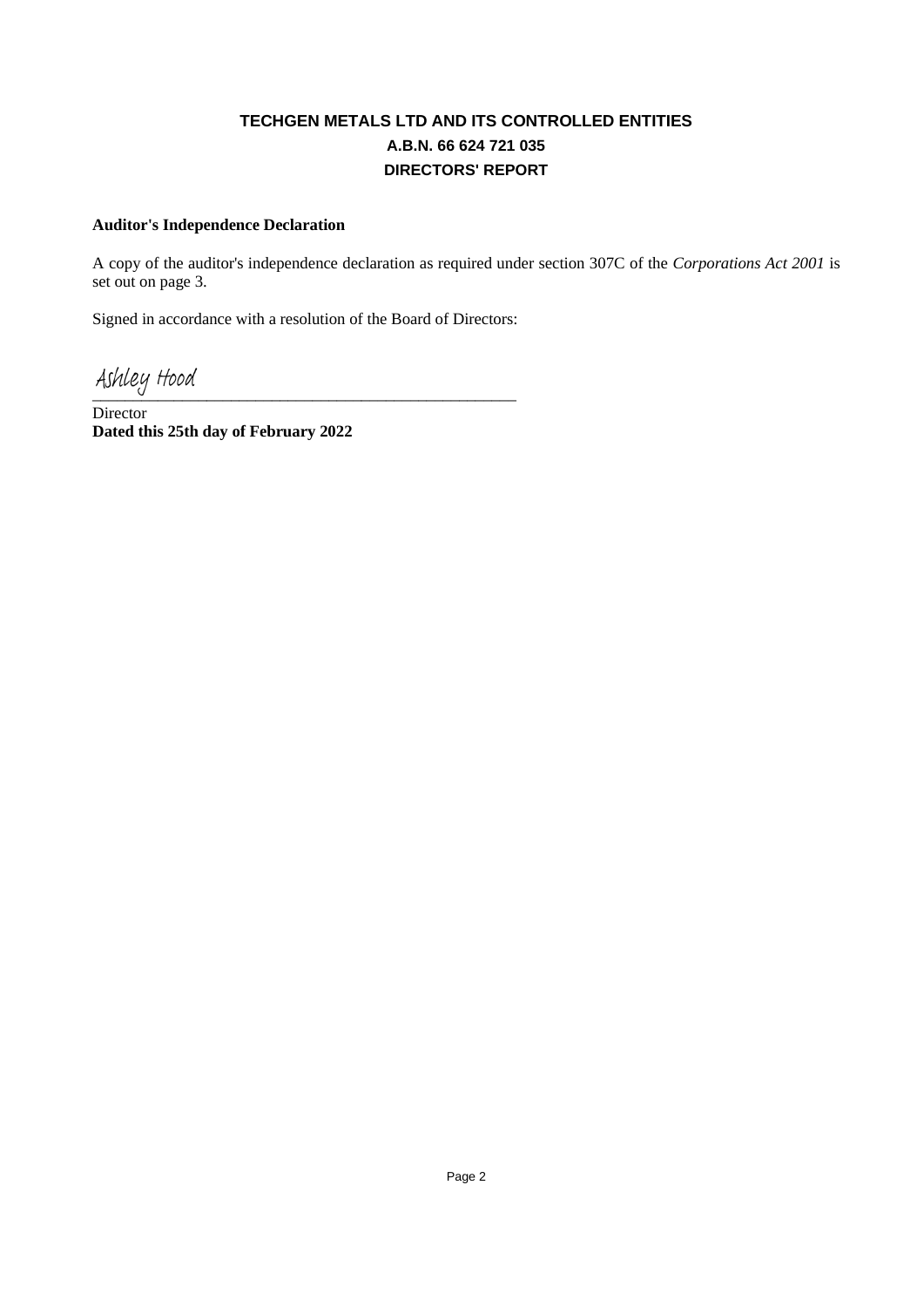# AUDITOR'S INDEPENDENCE DECLARATION UNDER SECTION 307C OF THE CORPORATIONS ACT 2001 TO THE DIRECTORS OF TECHGEN METALS LIMITED

I declare that, to the best of my knowledge and belief, during the half-year ended 31 December 2021, there have been:

- (a) no contraventions of the auditor independence requirements of the *Corporations Act 2001* in relation to the review; and
- (b) no contraventions of any applicable code of professional conduct in relation to the review.

PKF BRISBANE AUDIT

TIM FOLLETT **PARTNER** 

25 FEBRUARY 2022 BRISBANE

P L B Page 3

L P liability for the actions or inactions of any individual member or correspondent firm or firms.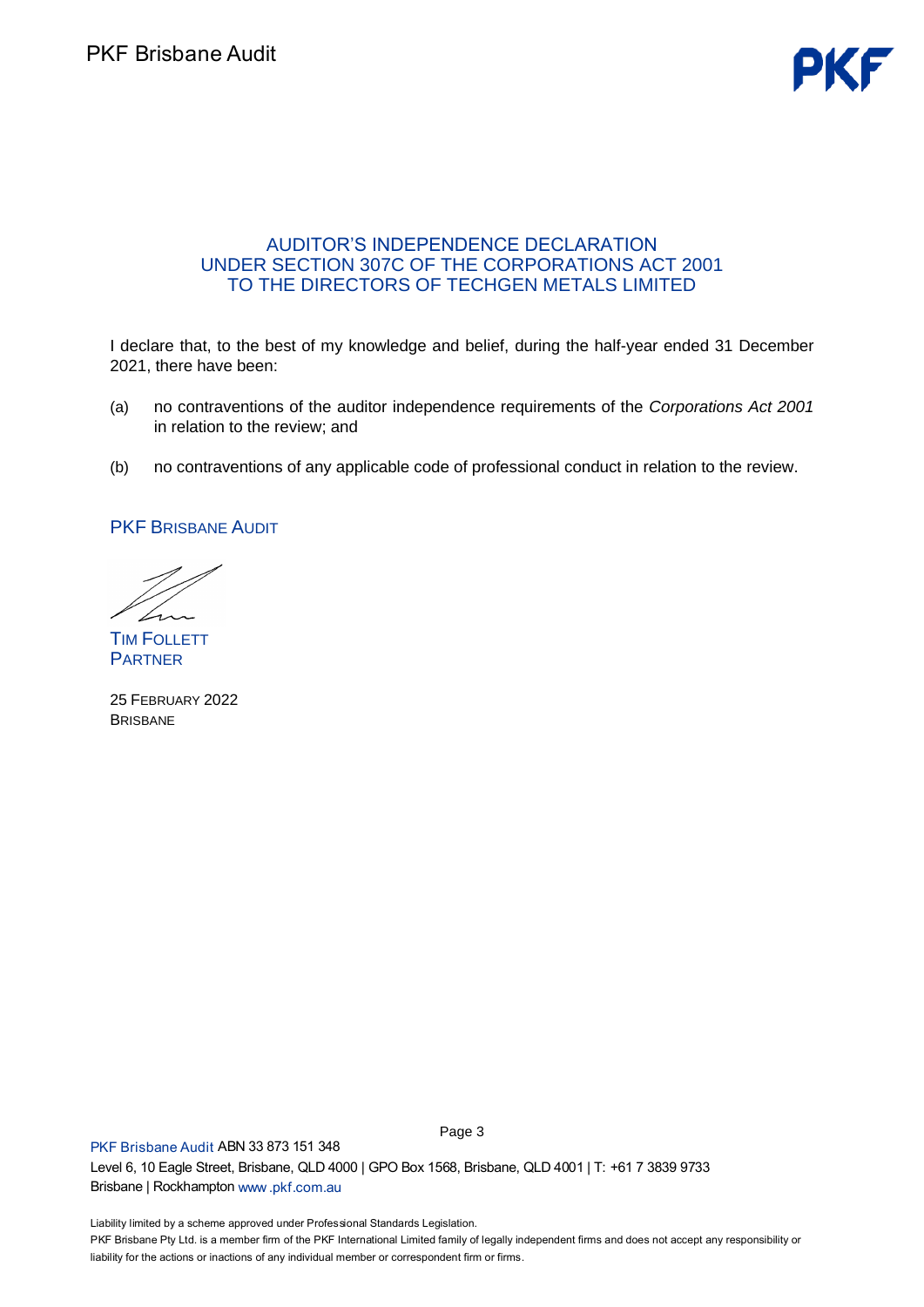# **CONSOLIDATED STATEMENT OF PROFIT OR LOSS AND OTHER COMPREHENSIVE INCOME FOR THE HALF YEAR ENDED 31 DECEMBER 2021**

|                                                                                         |             | Half year ended 31<br>December 2021 | Half year ended 31<br>December 2020 |
|-----------------------------------------------------------------------------------------|-------------|-------------------------------------|-------------------------------------|
|                                                                                         | <b>Note</b> | \$                                  | \$                                  |
|                                                                                         |             |                                     |                                     |
| Revenue                                                                                 |             |                                     |                                     |
| Other income                                                                            |             |                                     |                                     |
| <b>Expenses</b>                                                                         |             |                                     |                                     |
| Administration costs                                                                    | 2           | (572, 528)                          | (109, 327)                          |
| Share-based payment expense                                                             | 5           | (399, 105)                          |                                     |
| Profit / (loss) before income tax, attributable to members                              |             | (971, 633)                          | (109, 327)                          |
| Tax expense                                                                             |             |                                     |                                     |
| <b>Profit</b> / (loss) for the period, attributable to members                          |             | (971, 633)                          | (109, 327)                          |
| Other comprehensive income                                                              |             |                                     |                                     |
| Total other comprehensive income for the period, net of<br>tax, attributable to members |             | (971, 633)                          | (109, 327)                          |

| <b>Earnings per share</b>  | Cents  | Cents  |
|----------------------------|--------|--------|
| Basic earnings per share   | (1.85) | (0.57) |
| Diluted earnings per share | (1.78) | (0.55) |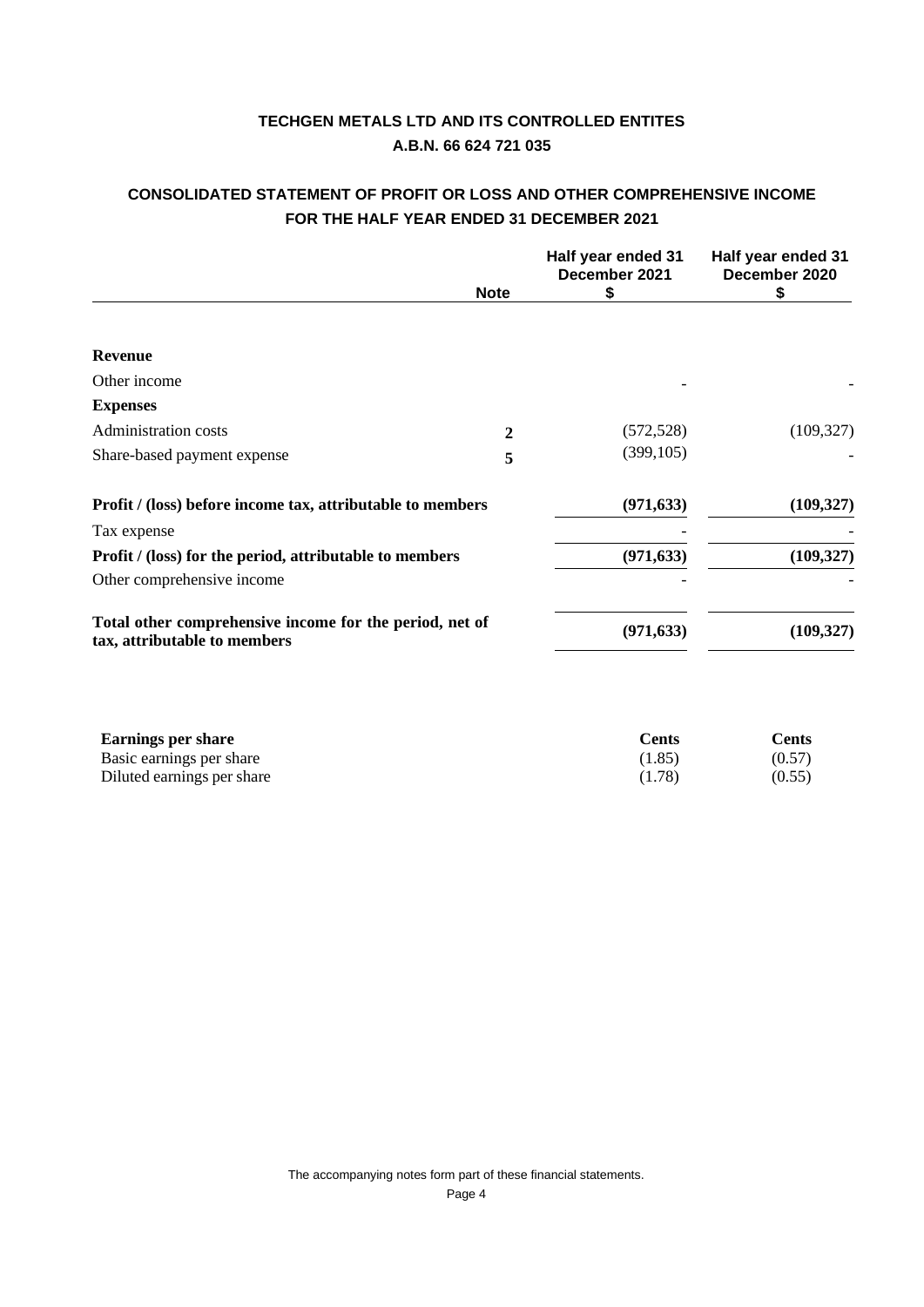# **CONSOLIDATED STATEMENT OF FINANCIAL POSITION AS AT 31 DECEMBER 2021**

|                                      |             | As at            | As at        |
|--------------------------------------|-------------|------------------|--------------|
|                                      |             | 31 December 2021 | 30 June 2021 |
|                                      | <b>Note</b> | \$               | \$           |
| <b>ASSETS</b>                        |             |                  |              |
| <b>CURRENT ASSETS</b>                |             |                  |              |
| Cash and cash equivalents            |             | 585,747          | 1,808,644    |
| Financial assets - term deposits     |             | 2,525,000        | 2,525,000    |
| Other receivables                    |             | 66,465           | 155,242      |
| Prepayments                          |             | 5,000            | 12,894       |
| <b>TOTAL CURRENT ASSETS</b>          |             | 3,182,212        | 4,501,780    |
| <b>NON CURRENT ASSETS</b>            |             |                  |              |
| Property, plant and equipment        |             | 40,707           | 9,303        |
| Exploration and evaluation assets    | 3           | 2,354,918        | 1,443,177    |
| <b>TOTAL NON-CURRENT ASSETS</b>      |             | 2,395,625        | 1,452,480    |
| <b>TOTAL ASSETS</b>                  |             | 5,577,837        | 5,954,260    |
| <b>LIABILITIES</b>                   |             |                  |              |
| <b>CURRENT LIABILITIES</b>           |             |                  |              |
| Trade and other payables             |             | 227,113          | 31,008       |
| <b>TOTAL CURRENT LIABILITIES</b>     |             | 227,113          | 31,008       |
| <b>NON-CURRENT LIABILITIES</b>       |             |                  |              |
| <b>TOTAL NON CURRENT LIABILITIES</b> |             |                  |              |
| <b>TOTAL LIABILITIES</b>             |             | 227,113          | 31,008       |
| <b>NET ASSETS/(LIABILITIES)</b>      |             | 5,350,724        | 5,923,252    |
| <b>EQUITY</b>                        |             |                  |              |
| Issued capital                       |             | 7,379,559        | 7,379,559    |
| Reserves                             |             | 1,756,042        | 1,356,937    |
| <b>Accumulated losses</b>            |             | (3,784,877)      | (2,813,244)  |
| <b>TOTAL EQUITY</b>                  |             | 5,350,724        | 5,923,252    |
|                                      |             |                  |              |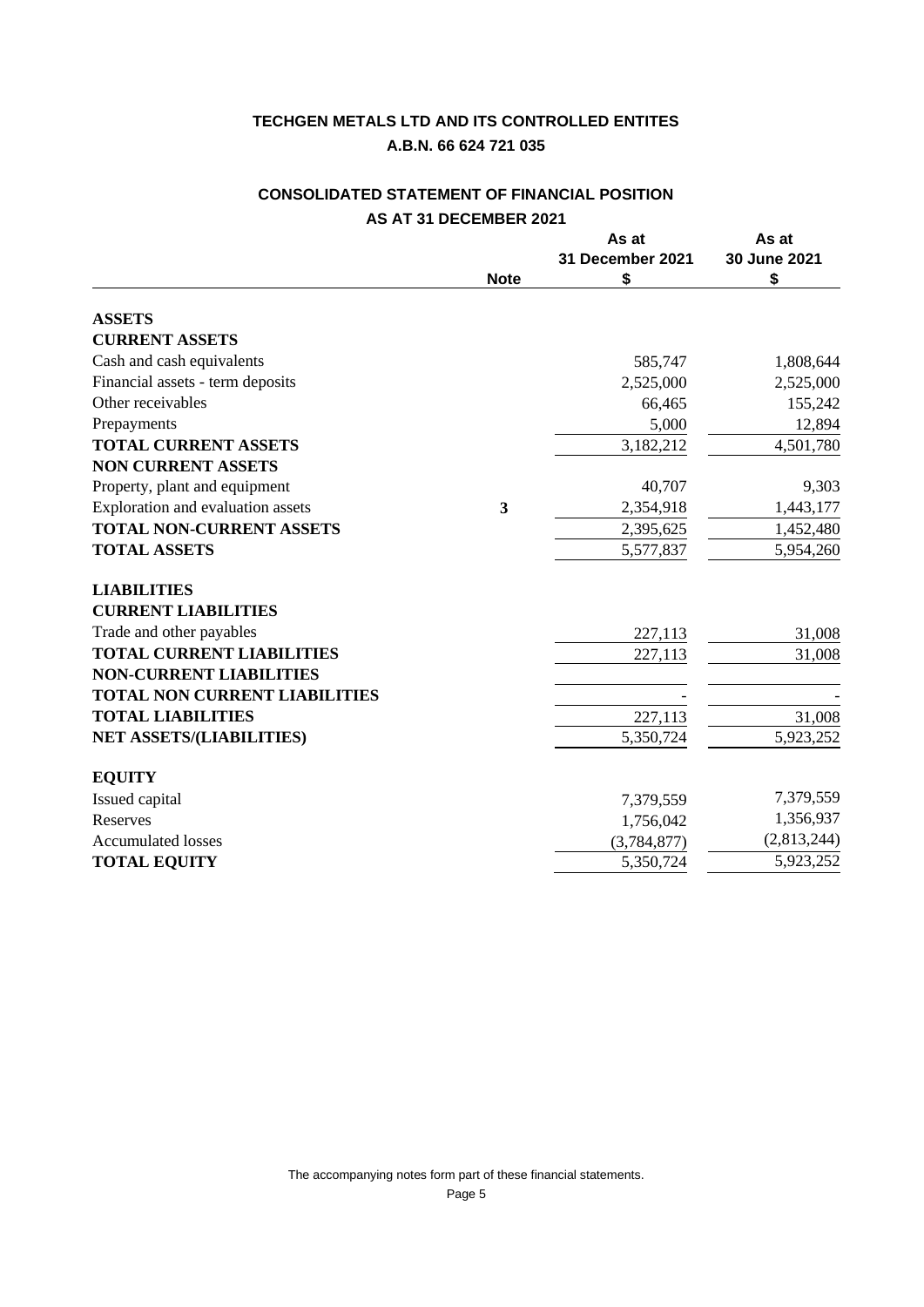# **CONSOLIDATED STATEMENT OF CHANGES IN EQUITY FOR THE HALF YEAR ENDED 31 DECEMBER 2021**

|                                                           | <b>Note</b> | <b>Issued</b><br>Capital | <b>Reserves</b> | <b>Accumulated</b><br>losses | <b>Total</b> |
|-----------------------------------------------------------|-------------|--------------------------|-----------------|------------------------------|--------------|
|                                                           |             | \$                       |                 | \$                           | \$           |
| <b>Balance at 1 July 2020</b>                             |             | 675,465                  |                 | (796, 952)                   | (121, 487)   |
| Profit or $/$ (loss) for the period                       |             |                          |                 | (109, 327)                   | (109, 327)   |
| Other comprehensive income for the period                 |             |                          |                 |                              |              |
| Total comprehensive (loss) for the period                 |             |                          |                 | (109, 327)                   | (109, 327)   |
| Transactions with owners, in their capacity as<br>owners: |             |                          |                 |                              |              |
| Shares issued                                             |             | 627,094                  |                 |                              | 627,094      |
| Share buy-back                                            |             | (150,000)                |                 | 150,000                      |              |
| <b>Balance at 31 December 2020</b>                        |             | 1,152,559                | -               | (756, 279)                   | 396,280      |
| <b>Balance at 1 July 2021</b>                             |             | 7,379,559                | 1,356,937       | (2,813,244)                  | 5,923,252    |
| Profit or $/$ (loss) for the year                         |             |                          |                 | (971, 633)                   | (971, 633)   |
| Other comprehensive income for the period                 |             |                          |                 |                              |              |
| Total comprehensive (loss) for the period                 |             |                          |                 | (971, 633)                   | (971, 633)   |
| Transactions with owners, in their capacity as<br>owners  |             |                          |                 |                              |              |
| Share-based payment expenses                              | 5           |                          | 399,105         |                              | 399,105      |
| <b>Balance at 31 December 2021</b>                        |             | 7,379,559 1,756,042      |                 | (3,784,877)                  | 5,350,724    |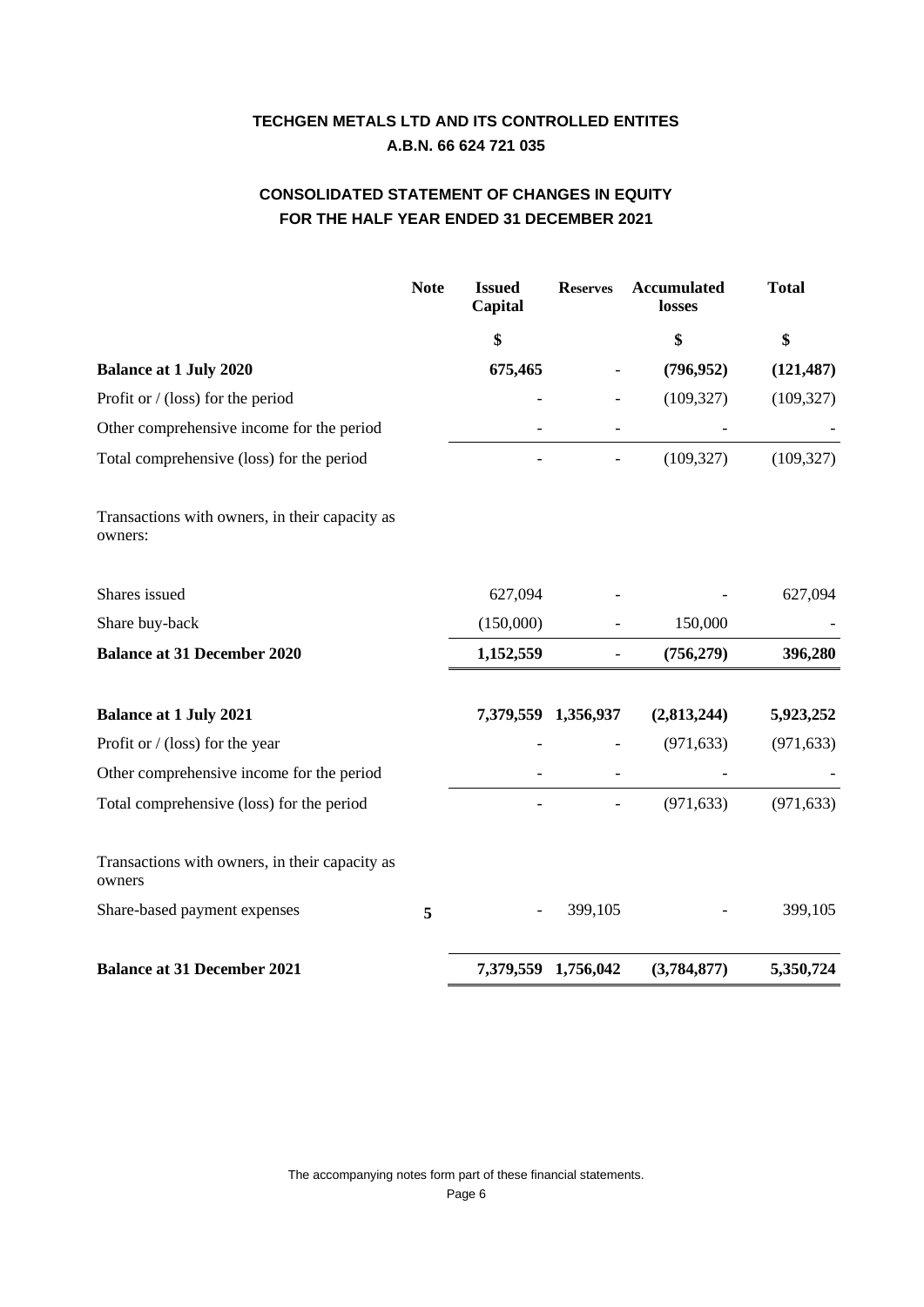# **CONSOLIDATED STATEMENT OF CASH FLOWS FOR THE HALF YEAR ENDED 31 DECEMBER 2021**

|                                                           | Half year ended 31<br>December 2021<br>\$ | Half year ended 31<br>December 2020<br>\$ |
|-----------------------------------------------------------|-------------------------------------------|-------------------------------------------|
|                                                           |                                           |                                           |
| <b>CASH FLOWS FROM OPERATING ACTIVITIES</b>               |                                           |                                           |
| Receipts from customers                                   |                                           |                                           |
| Payments to suppliers                                     | (439, 728)                                | (381,906)                                 |
| Net cash provided by / (used in) operating activities     | (439, 728)                                | (381,906)                                 |
| <b>CASH FLOWS FROM INVESTING ACTIVITIES</b>               |                                           |                                           |
| Payments for exploration and evaluation                   | (636, 409)                                |                                           |
| Payments for acquisition of tenements                     | (115, 355)                                | (12,889)                                  |
| Payments for acquisition of property, plant and equipment | (31, 405)                                 |                                           |
| Net cash provided by / (used in) investing activities     | (783, 169)                                | (12, 889)                                 |
| <b>CASH FLOWS FROM FINANCING ACTIVITIES</b>               |                                           |                                           |
| Proceeds from issue of share (net of costs)               |                                           | 627,094                                   |
| Net cash provided by / (used in) financing activities     |                                           | 627,094                                   |
| Net increase / (decrease) in cash held                    | (1,222,897)                               | 232,299                                   |
| Cash at beginning of financial period                     | 1,808,644                                 | 209                                       |
| Cash at end of financial period                           | 585,747                                   | 232,508                                   |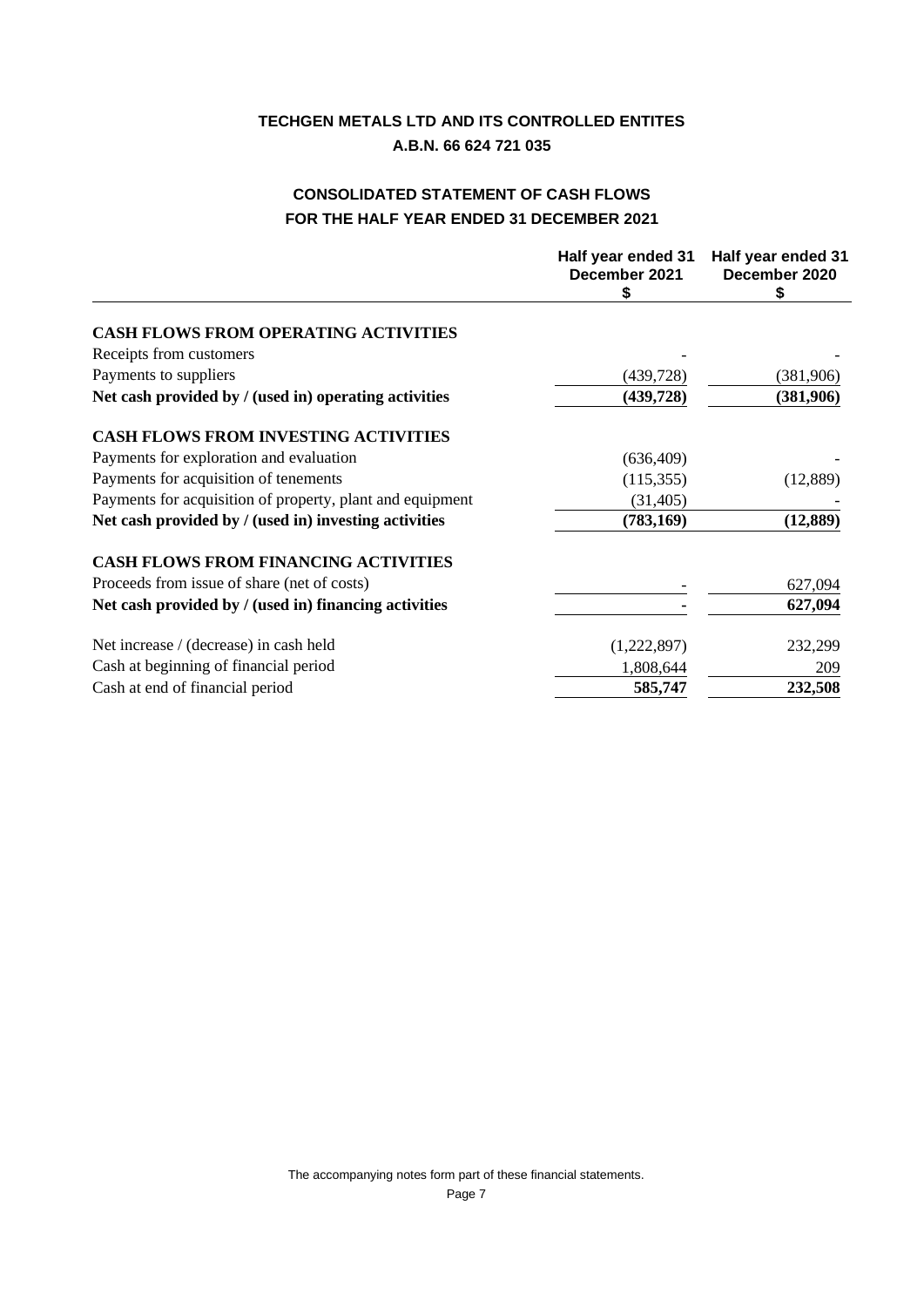### **NOTES TO THE INTERIM FINANCIAL STATEMENTS**

#### **1 Statement of Significant Accounting Policies**

#### *Basis of preparation of the half-year financial report*

These consolidated interim financial statements and notes represent those of Techgen Metals Ltd and controlled entities and are presented in Australia dollars. The group is a for-profit entity for financial reporting purposes under Australian Accounting Standards. The financial statements were authorised for issue on 25 February 2022 by the Directors.

These consolidated general-purpose financial statements for the interim half-year reporting period ended 31 December 2021 have been prepared in accordance with Accounting Standard AASB 134 *Interim Financial Reporting* and the *Corporations Act 2001.*

These financial statements do not include all the notes of the type normally included in an annual financial statements. Accordingly, these financial statements are to be read in conjunction with the annual report for the year ended 30 June 2021 and any public announcements made by the company during the interim reporting period in accordance with the continuous disclosure requirements of the *Corporations Act 2001*. These financial statements have been prepared on the basis of historical cost, except for the statement of cashflows. Cost is based on the fair values of consideration in exchange for assets. The principal accounting policies adopted are consistent with those of the previous financial year and corresponding interim reporting period, unless otherwise stated.

#### *New accounting standards and interpretations*

The group has adopted all of the new or amended Accounting Standards and Interpretations issued by the Australian Accounting Standards Board (AASB) that are mandatory for the current reporting period. Any new or amended Accounting Standards or Interpretations that are not yet mandatory have not been early adopted. None of the new standards or amendments to standards that are mandatory for the first time materially affected any of the amounts recognised in the current period or any prior period.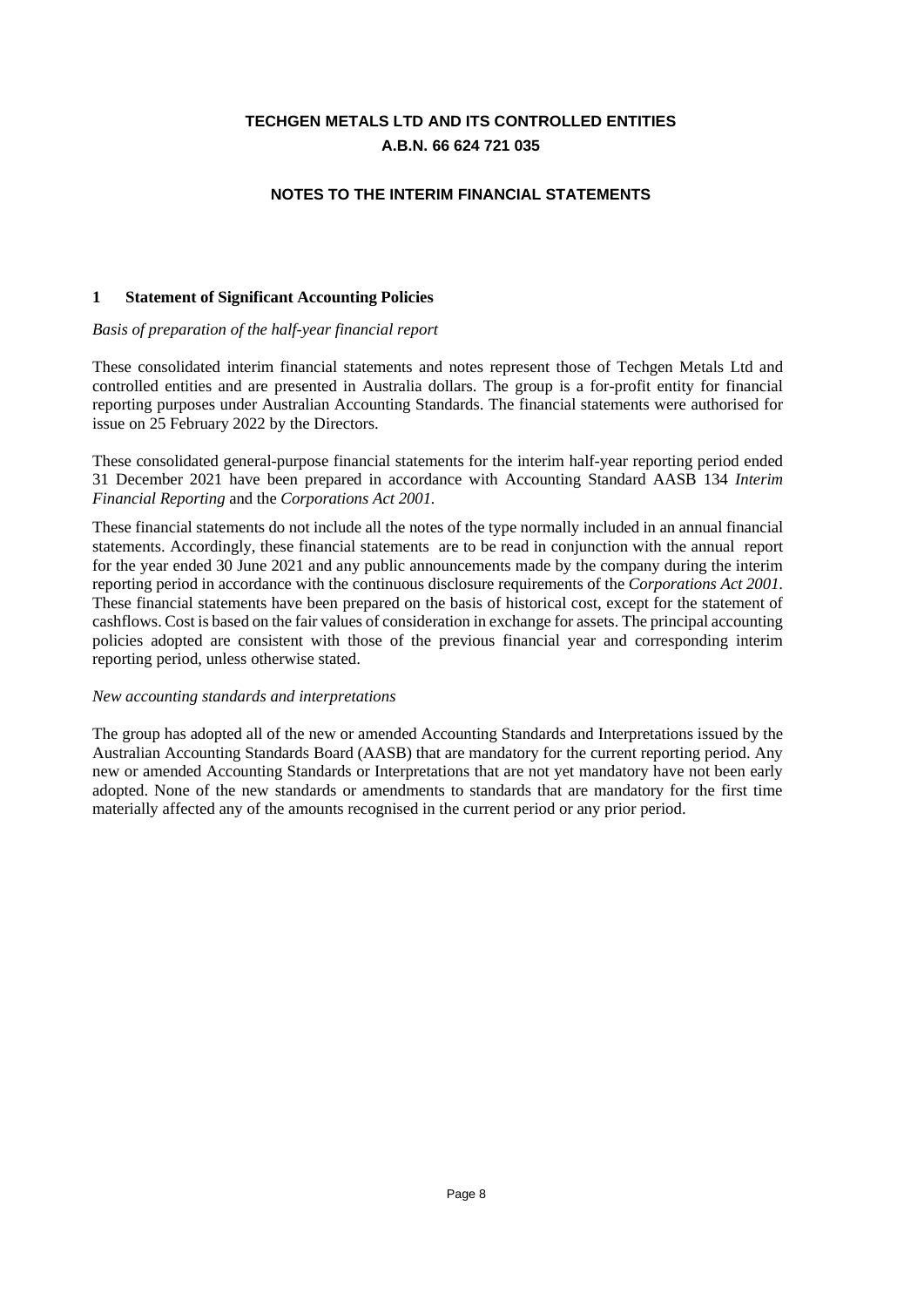### **NOTES TO THE INTERIM FINANCIAL STATEMENTS**

#### **2 Administration Costs**

|                                  | 31 December<br>2021 | 31 December<br>2020 |
|----------------------------------|---------------------|---------------------|
|                                  | S                   | S                   |
| Consultancy fees                 | 42,750              | 56,215              |
| Directors fees                   | 220,000             |                     |
| Broker and registry fees         | 91,252              |                     |
| Marketing fees                   | 96,000              |                     |
| Conference and subscription fees | 42,747              |                     |
| Accounting fees                  | 14,151              | 34,500              |
| Legal fees                       | 7,325               | 15,094              |
| Others                           | 58,303              | 3,518               |
|                                  | 572,528             | 109,327             |

#### **Exploration and Evaluation Assets**

|                             | 31 December | 30 June   |
|-----------------------------|-------------|-----------|
|                             | 2021        | 2021      |
|                             |             |           |
| Opening balance             | 1,443,117   |           |
| Additions during the period | 911.741     | 1,443,117 |
|                             | 2,354,918   | ,443,117  |

### **4 Trade and Other Payables**

|                          | 31 December | 30 June |
|--------------------------|-------------|---------|
|                          | 2021        | 2021    |
|                          | S           |         |
| Trade and other payables | 227,113     | 31,008  |
|                          | 227,113     | 31,008  |

#### **5 Share Based Payments**

During the period the company issued 4,000,000 options to a Corporate Advisor, VertCapital Pty Ltd. The directors have used a Black Scholes option pricing model to determine the valuation of these options to be \$399,105.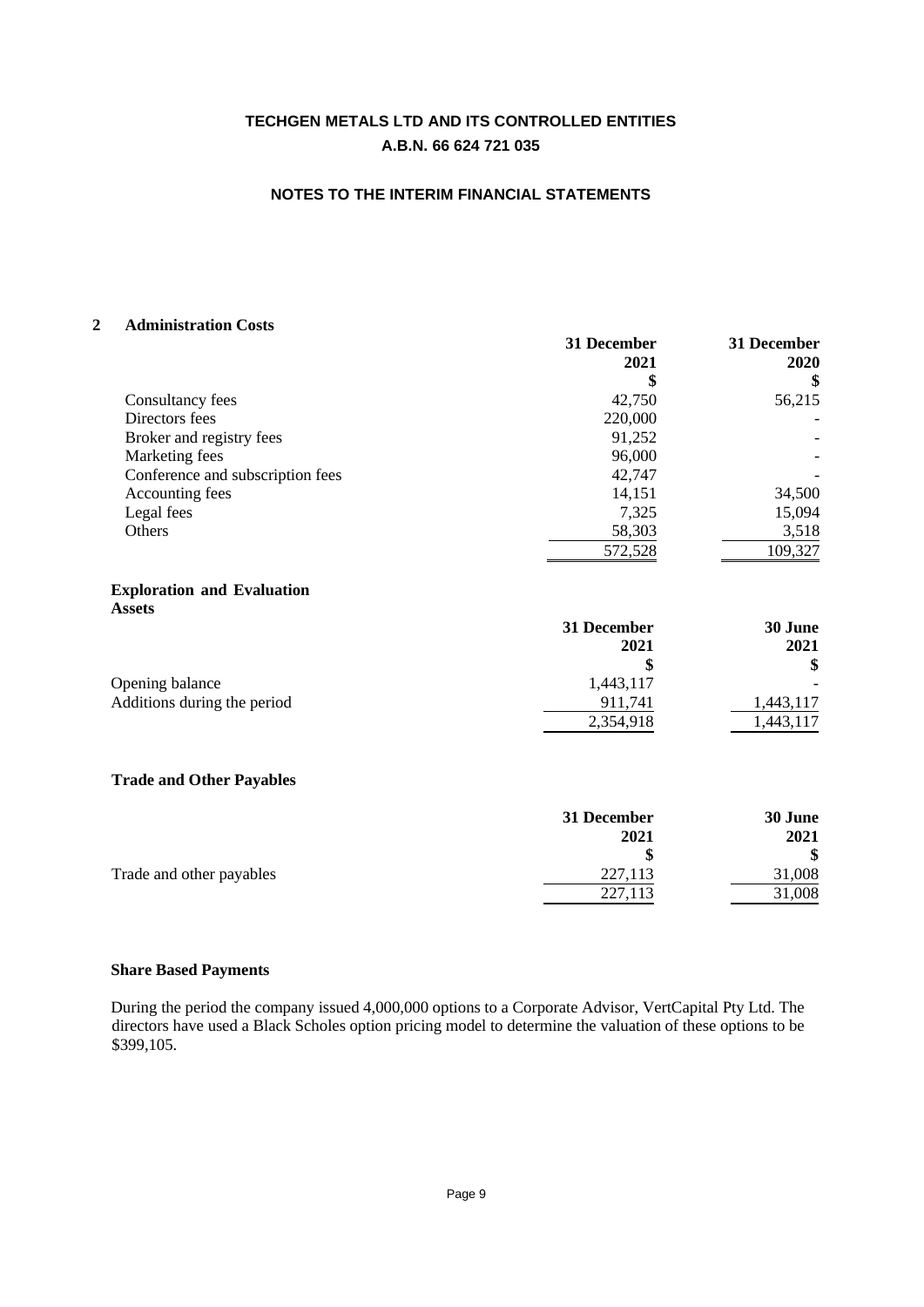### **NOTES TO THE INTERIM FINANCIAL STATEMENTS**

### **5 Share Based Payments (continued)**

#### **Share Options**

|                                     | <b>Consolidated</b>      |                   |                     |                   |
|-------------------------------------|--------------------------|-------------------|---------------------|-------------------|
|                                     | 31 December 2021         |                   | <b>30 June 2021</b> |                   |
|                                     | Number                   | Exercise<br>Price | Number              | Exercise<br>Price |
| On issue at beginning of the period | 13,833,334               |                   |                     |                   |
| Options issued during period        | $\overline{\phantom{0}}$ |                   | 500,000             | \$0.60            |
| Options issued during period        |                          |                   | 13,333,334          | \$0.30            |
| Options issued during period        | 4,000,000                | \$0.30            |                     |                   |
| On issue at end of the period       | 17,833,334               |                   | 13,833,334          |                   |

At 31 December 2021 the Company had 17,833,334 (2020: 13,833,334) in options on issue under the following terms and conditions:

| Number under option                        | <b>Expiry date</b> | <b>Exercise price</b> |
|--------------------------------------------|--------------------|-----------------------|
| 500,000                                    | $7-Apr-23$         | \$0.60                |
| 3,333,334                                  | $7-Apr-24$         | \$0.30                |
| 10,000,000                                 | $7-Apr-24$         | \$0.30                |
| 4,000,000                                  | $16-Nov-24$        | \$0.30                |
| Options exercisable as at 31 December 2021 |                    | 17,833,334            |

### **6 Events After Balance Date**

No other matters or circumstances have arisen since the end of the financial half-year which significantly affected or may significantly affect the operations of the Group, the result of those operations, or the state of affairs of the Group in future financial periods.

## **7 Commitments and Contingencies**

*Exploration commitments*

So as to maintain current rights to tenure of various exploration and mining tenements, the Company will be required to outlay amounts in respect of tenement rent to the relevant governing authorities and to meet certain annual exploration expenditure commitments. These outlays (exploration expenditure and rent), which arise in relation to granted tenements, inclusive of tenement applications granted subsequent to 31 December 2021, are as follows: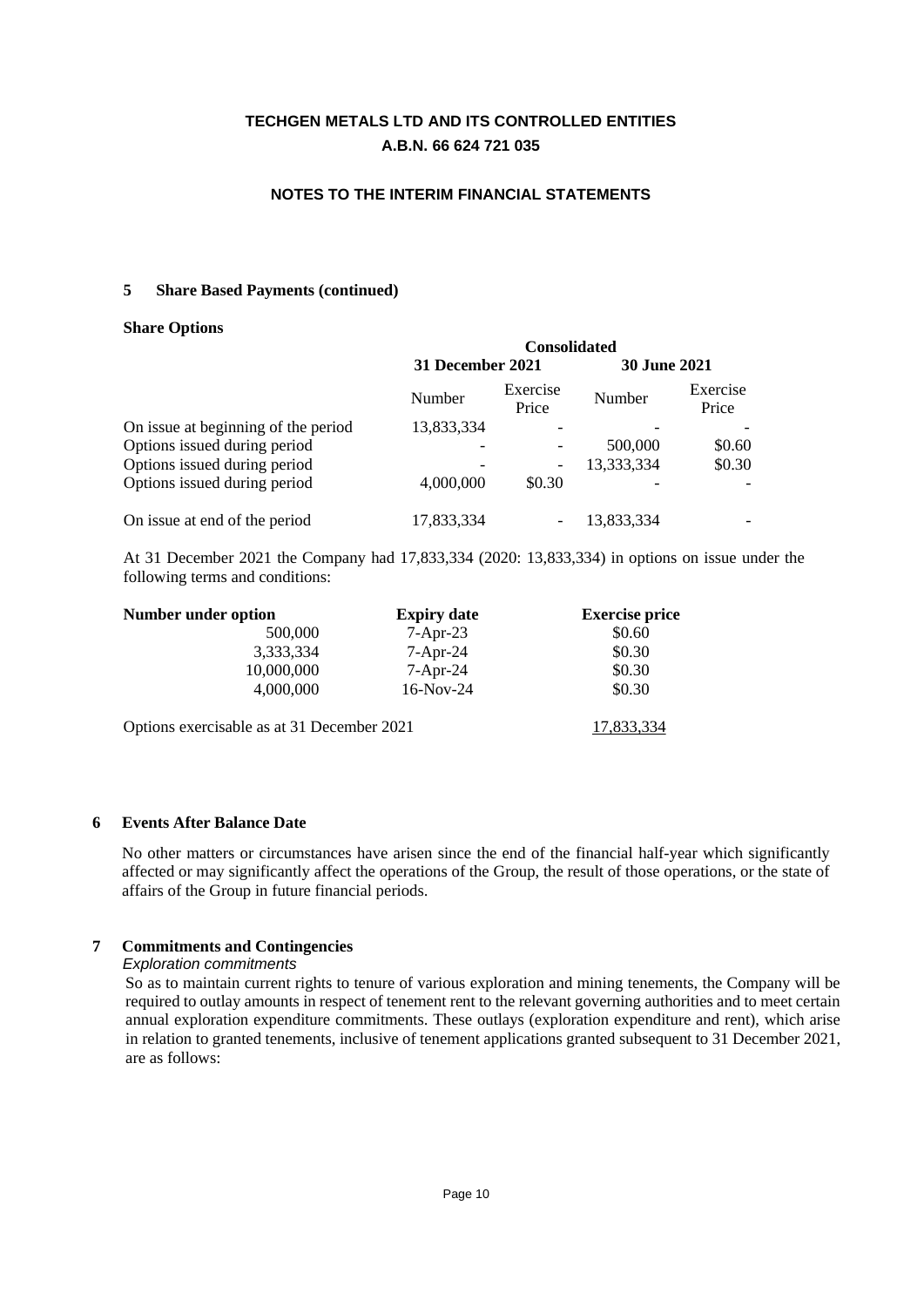### **NOTES TO THE INTERIM FINANCIAL STATEMENTS**

### **7 Commitments and Contingencies (continued)**

|                                                     | 31 December<br>2021<br>\$ | 30 June<br>2021<br>\$ |
|-----------------------------------------------------|---------------------------|-----------------------|
| Exploration expenditure commitments payable:        |                           |                       |
| Within one year                                     | 385,639                   | 286,885               |
| Later than one year but not later than five years   | 3,153,153                 | 2,943,331             |
|                                                     | 3,538,792                 | 3,230,216             |
| Lease commitments                                   |                           |                       |
| Office month to month lease rentals are as follows: |                           |                       |
| Within one year                                     | 25,992                    | 23,640                |
| Later than one year but not later than five years   |                           |                       |
|                                                     | 25,992                    | 23.640                |

### **8 Operating Segments**

#### *Identification of reportable operating segments*

The Group is organised into one operating segment, being mining and exploration operations. This operating segment is based on the internal reports that are reviewed and used by the Board of Directors (who are identified as the Chief Operating Decision Makers ('CODM')) in assessing performance and in determining the allocation of resources. The CODM reviews EBITDA (earnings before interest, tax, depreciation and amortisation). The accounting policies adopted for internal reporting to the CODM are consistent with those adopted in the financial statements. The information reported to the CODM is on a monthly basis. The Group operates in one geographical segment being Australia, specifically, in the state of Western Australia.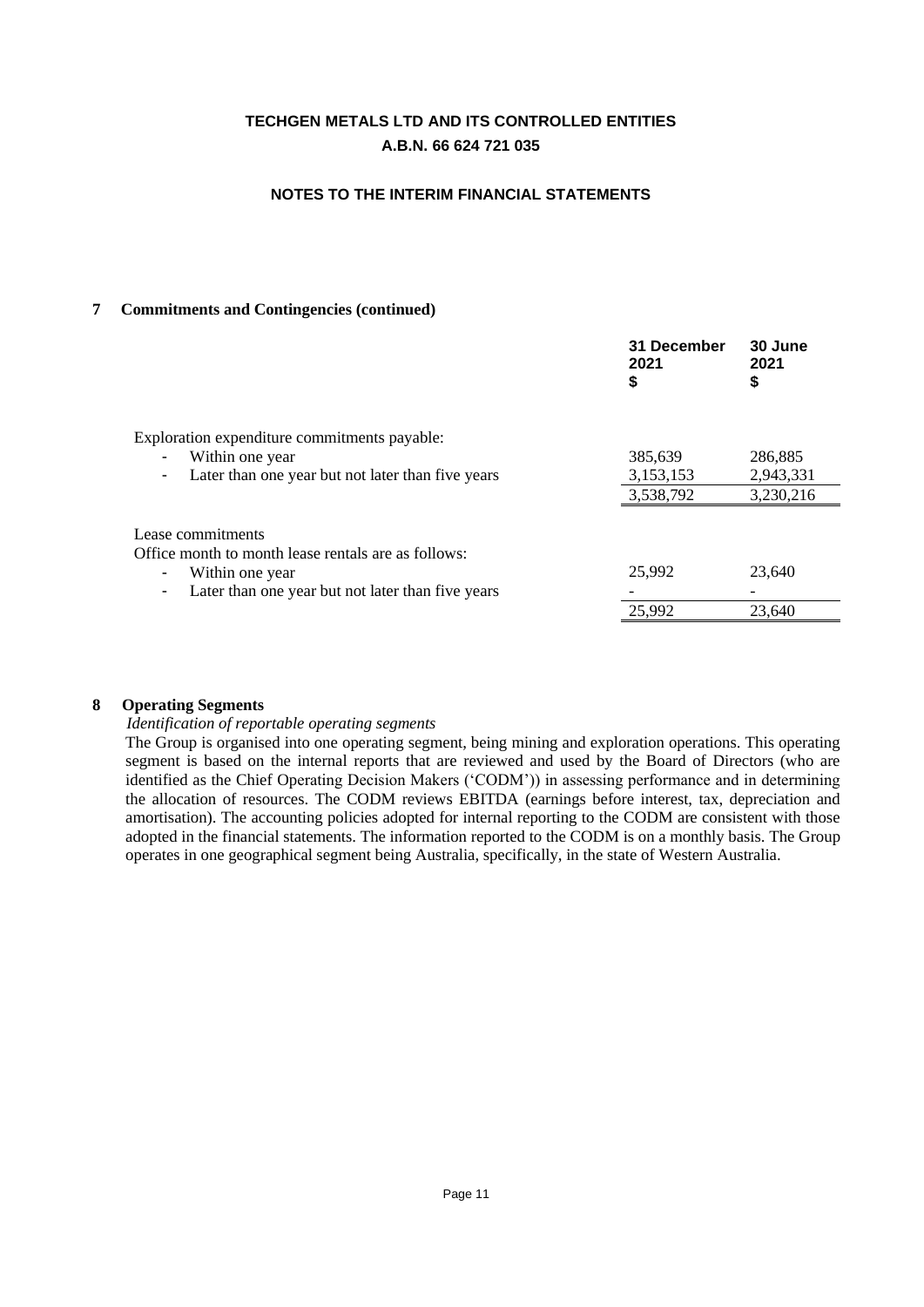### **DIRECTORS' DECLARATION**

In the directors' opinion:

- (a) the financial statements and notes, as set out on pages 4 to 11 are in accordance with the *Corporations Act* 2001 including:
	- (i) complying with Australian Accounting Standards 134: Interim Financial Reporting;
	- (ii) giving a true and fair view of the Group's financial position as at 31 December 2021 and of its performance for the half year ended on that date; and
- (b) there are reasonable grounds to believe that the Company will be able to pay its debts as and when they become due and payable.

This declaration is made in accordance with a resolution of the Board of Directors.

Director: Ashley Hood

**Dated this 25th day of February 2022**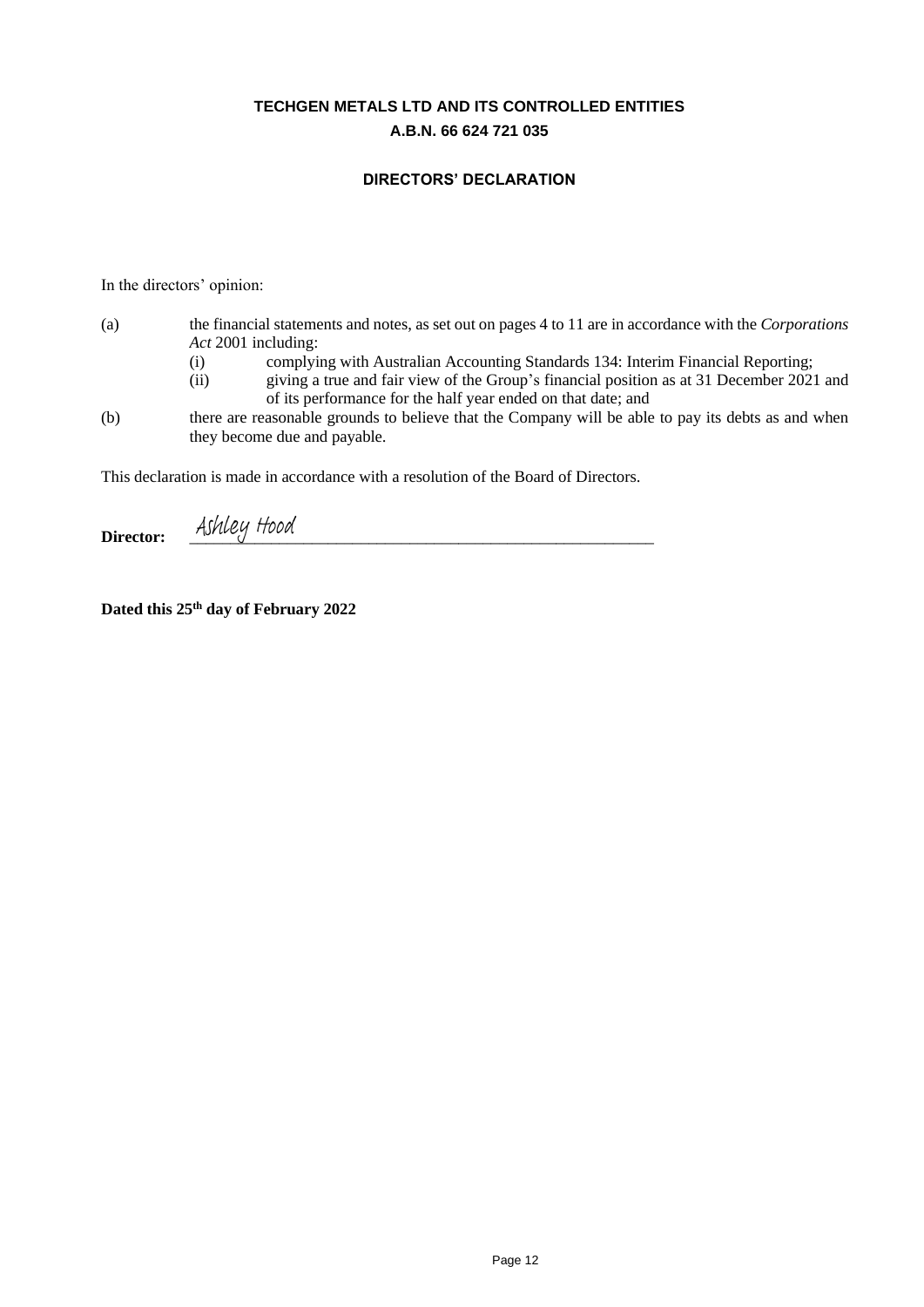# **INDEPENDENT AUDITOR'S REVIEW REPORT** TO THE MEMBERS OF TECHGEN METALS LIMITED

### **Conclusion**

We have reviewed the accompanying half-year financial report of TechGen Metals Limited ("the company"), which comprises the consolidated statement of financial position as at 31 December 2021, and the consolidated statement of profit or loss and other comprehensive income, consolidated statement of changes in equity and consolidated statement of cash flows for the half-year ended on that date, a statement of accounting policies, other selected explanatory notes, and the directors' declaration of the consolidated entity, comprising the company and the entities it controlled at the half-year's end or from time to time during the financial half-year.

Based on our review, which is not an audit, we have not become aware of any matter that makes us believe that the half-year financial report of TechGen Metals Limited is not in accordance with the *Corporations Act 2001* including:-

- (a) giving a true and fair view of the consolidated entity's financial position as at 31 December 2021, and of its financial performance for the half-year ended on that date; and
- (b) complying with the Australian Accounting Standard AASB 134 *Interim Financial Reporting* and the *Corporations Regulations 2001*.

### **Basis for Conclusion**

We conducted our review in accordance with ASRE 2410 *Review of a Financial Report Performed by the Independent Auditor of the Entity*. Our responsibilities are further described in the Auditor's Responsibilities for the Review of the Financial Report section of our report. We are independent of the consolidated entity in accordance with the auditor independence requirements of the *Corporations Act*  2001 and the ethical requirements of the Accounting Professional and Ethical Standards Board's APES 110 *Code of Ethics for Professional Accountants (including Independence Standards)* (the Code) that are relevant to our audit of the annual financial report in Australia. We have also fulfilled our other ethical responsibilities in accordance with the Code.

#### *Independence*

In conducting our review, we have complied with the auditor independence requirements of the *Corporations Act 2001*. In accordance with the *Corporations Act 2001*, we have given the directors of the company a written Auditor's Independence Declaration.

### **Responsibility of the Directors for the Financial Report**

The directors of the company are responsible for the preparation of the half-year financial report that gives a true and fair view in accordance with the Australian Accounting Standards and the *Corporations Regulations 2001* and for such internal control as the directors determine is necessary to enable the preparation of the half-year financial report that is free from material misstatement, whether due to fraud or error.

P L B Page 13

L

P liability for the actions or inactions of any individual member or correspondent firm or firms.